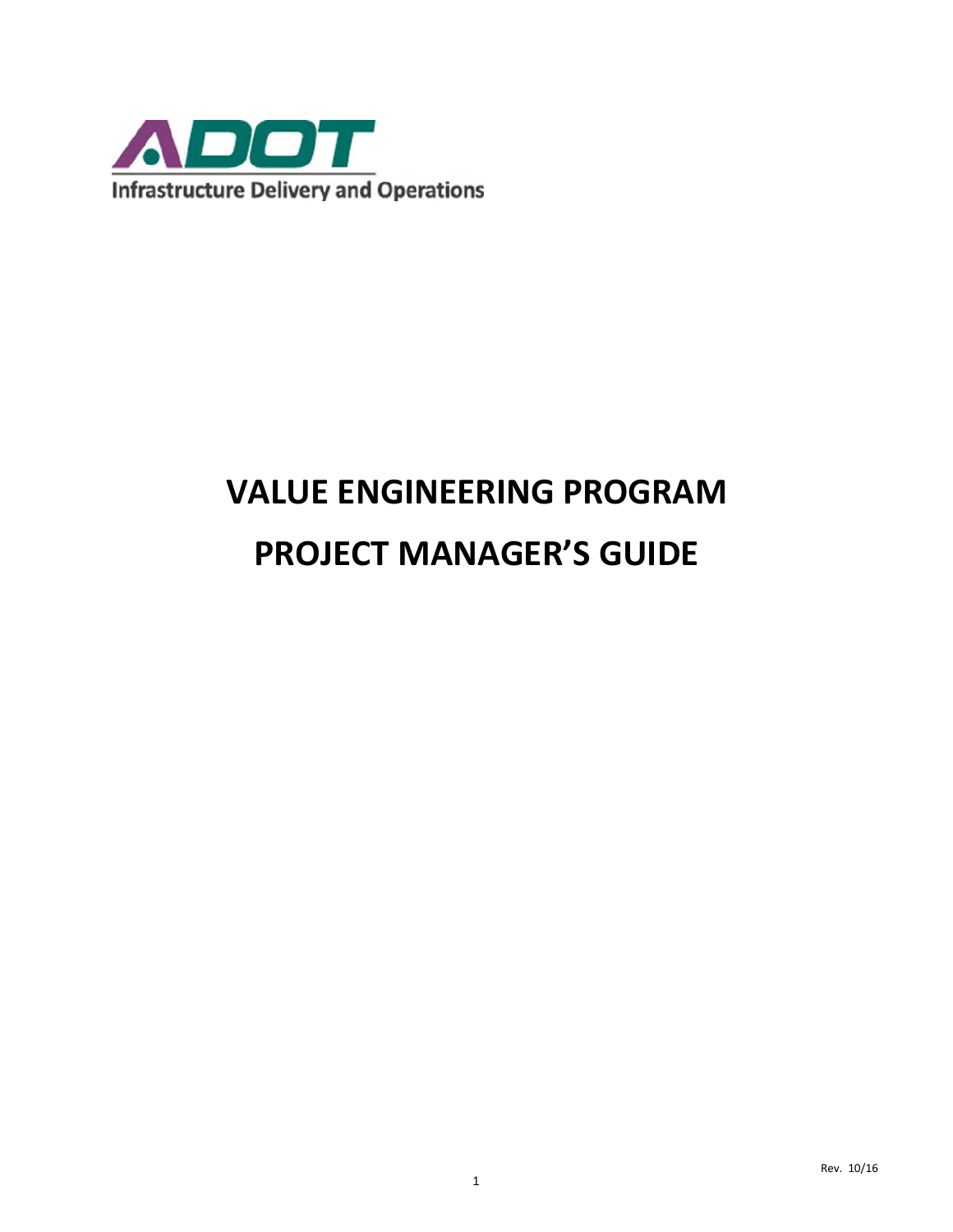#### **INTRODUCTION**

This brief guide is intended for Arizona Department of Transportation (ADOT) and Consultant Project Managers whose projects are scheduled for a Value Engineering (VE) study in the near future. It attempts to clarify the Project Manager's responsibilities regarding the study.

#### **PROJECT SELECTION**

It is important for ADOT and Consultant design staff to understand that projects are selected for a VE study on their own merits, irrespective of who is designing them. A VE study is not a "Design Review" or "Peer Review". For more information about project selection, please refer to our Value Engineering Program Guidelines available on the Construction & Materials Group's website.

#### **CONSULTANT SCOPE OF WORK**

The generic scope-of-work for consultant projects contains a "boilerplate" section on VE study. This guide will supplement the information contained in the scope. For some projects, a special VE study section may be included in the scope.

## **VALUE ENGINEERING STUDY SCOPE**

The ideal situation for a VE study is when the entire project is open for analysis by the team. Accordingly, we assume that each new study is unconstrained unless otherwise stipulated. It is the Project Manager's responsibility to obtain approval from the Group Manager and the Deputy State Engineer for Development for any constraints which are required. A description of the approved constraints should then be sent to the VE Section, and the team will be advised accordingly. Otherwise, the team will be constrained only by the applicable AASHTO and ADOT standards, good engineering judgment, and a consideration of life-cycle costs.

### **TEAM COMPOSITION**

The VE Section is responsible for assembling the VE team. The Project Manager is encouraged however, to offer suggestions as to disciplines or individuals. A representative of the project development team is encouraged to participate in the VE study.

### **PREPARATION**

The VE Section will contact the Project Manager to discuss the documents required for the study.

The VE Section is responsible for arranging an appropriate location for the study. For consultant-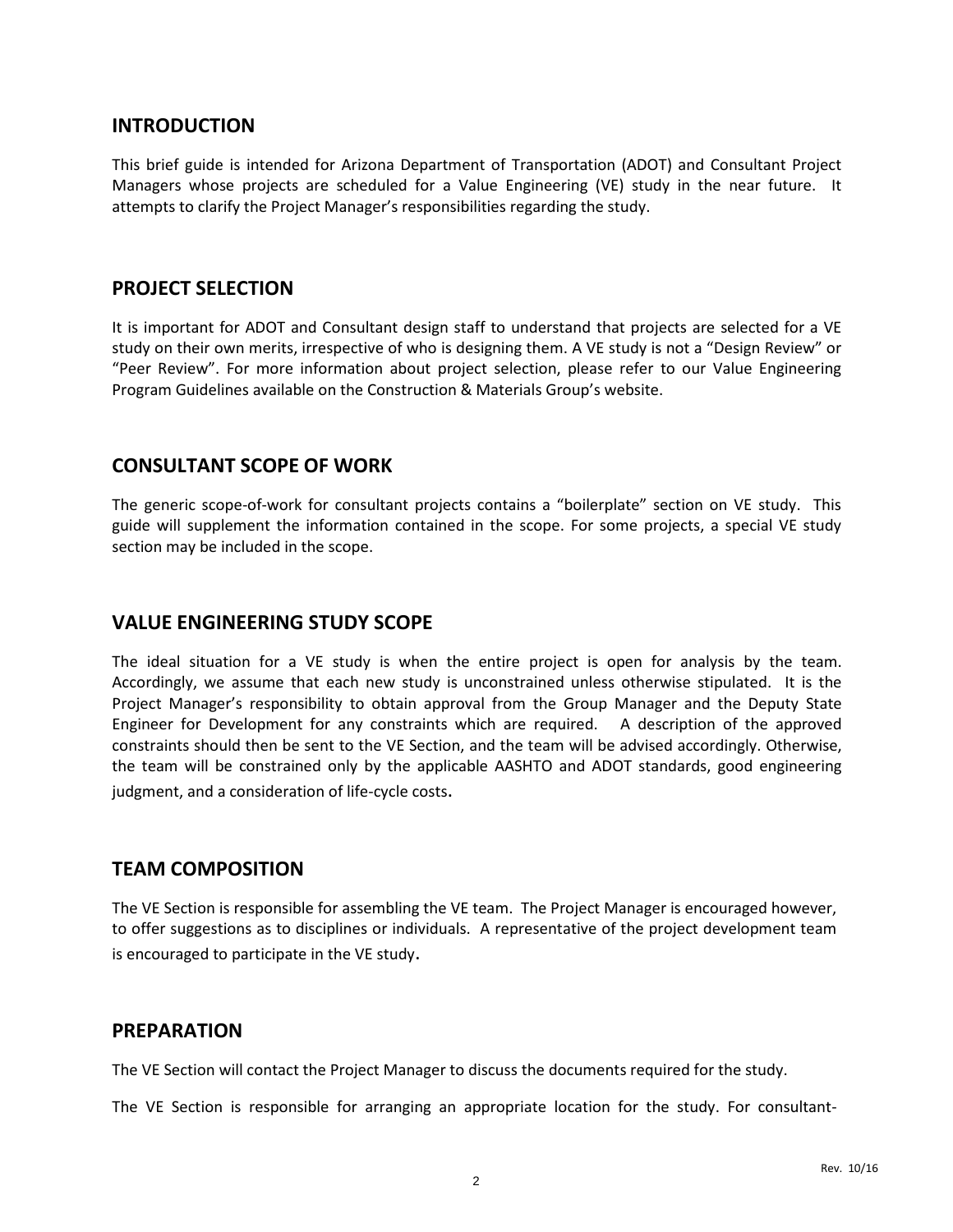designed projects, a request to use the consultant's conference room may be made. This has proven to be very convenient for both the Consultant and the team, but is not mandatory.

## **DESIGN PRESENTATION**

At the start of each study, the designer conducts a brief presentation of the project. Depending on the complexity of the project, one to two hours is usually sufficient for this process. The Project Manager is responsible for determining who will conduct the presentation and will schedule it accordingly.

### **VE TEAM PRESENTATION**

At the conclusion of each value study, the VE Team gives a brief presentation of its findings and recommendations. The VE Section in consultation with the Project Manager sets the time and place for the presentation. The Project Manager notifies the State Engineer's Office, District Engineer, FHWA Area Engineer, and Group/Section Managers about the VE Team's presentation. The Project Manager and the final Designer shall be present for the VE Team's presentation. The ADOT's design team members and consultants are encouraged to attend the VE Team's presentation.

# **STUDY REVIEW**

The Project Manager will receive a report within two weeks following the study. The Project Manager should then distribute the VE Study Report and recommendations to the Project's final design team for review and concurrence. After consulting the final design team and within two weeks of receipt of the VE study report, the Project Manager shall provide a written response to the VE Section with a courtesy copy to the FHWA Area Engineer documenting final disposition of the approved recommendations. The written response should include:

- Approved recommendations to be implemented
- Approved recommendations that were modified provide details of change
- Approved recommendations not adopted provide reason(s)

# **VALUE ENGINEERING STUDY COSTS**

The VE Section's goal is to keep an approximate accounting of significant program costs. At the end of the review period, the Project Manager should provide a reasonable estimate of costs for Items 1, 2, and 3 below to the Value Engineering Section. Any implementation costs (Item 5) will normally be estimated during the review, in order to facilitate decision-making.

The costs which we would like to identify are as follows:

- 1. **Consultant Preparation**, including Design Presentation.
- 2. **Consultant Participation**, in cases where the design consultant is a team member, or spends a significant amount of time with the team.